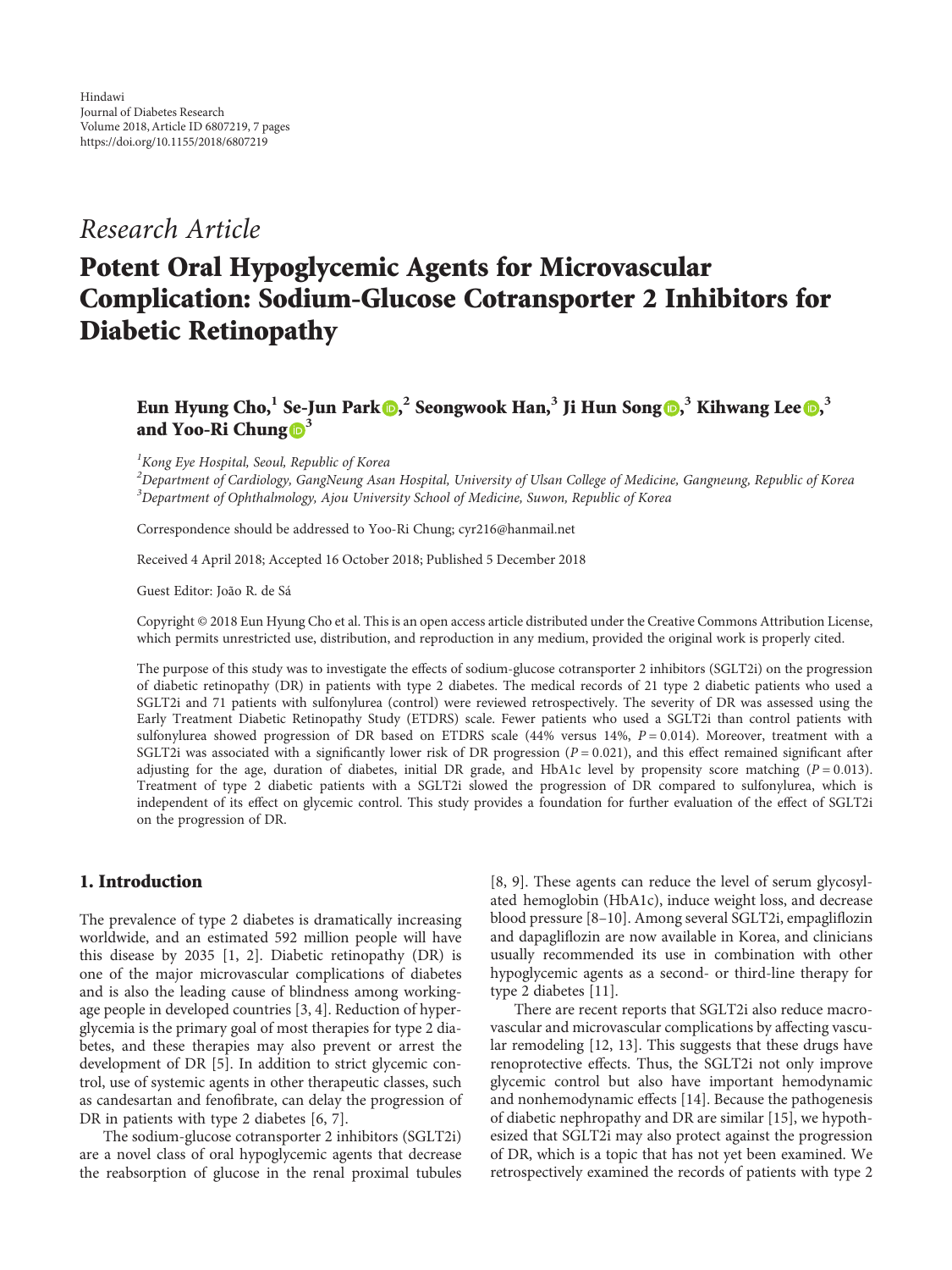

FIGURE 1: Flow chart of patients included in this study. DR = diabetic retinopathy; MET = metformin; SGLT2i = sodium-glucose cotransporter 2 inhibitor; SU = sulfonylurea.

diabetes to determine the effect of SGLT2i on the progression of DR.

## 2. Materials and Methods

2.1. Study Population. The medical records of 49 patients with type 2 diabetes who used SGLT2i (SGLT2i group) as add-on medication to metformin and were followed up by the Ophthalmology and Endocrinology Departments of Ajou University Hospital (Suwon, Korea) from January 2010 to December 2016 were retrospectively reviewed (Figure 1). The records of 700 patients with type 2 diabetes who received metformin and sulfonylurea for their diabetes during the same period were also reviewed as control group. Those with dipeptidyl peptidase-4 (DPP4) inhibitors, which may affect DR, were initially excluded from the study [[16](#page-5-0), [17\]](#page-5-0). Patients were also excluded if they had (i) no fundus photographs or fluorescein angiography results to grade DR severity, (ii) a

history of laser photocoagulation or vitrectomy at initial presentation, (iii) the presence of a retinal pathology other than DR, and (iv) received follow-up for less than 1 year. This study complied with the Declaration of Helsinki and was approved by the Institutional Review Board of Ajou University Hospital (AJIRB-MED-MDB-17-312).

2.2. Clinical Parameters. The demographic and clinical characteristics of the patients were obtained from their medical records. In particular, age, sex, duration of type 2 diabetes, prior history of hypertension and cardiovascular diseases (i.e., coronary artery disease or ischemic stroke (or transient ischemic attack)), serum lipid profile, estimated glomerular filtration rate (eGFR), and ophthalmic history (including DR severity and number of intravitreal injections of antivascular endothelial growth factor (VEGF) agents) were recorded. Patients with eGFR less than  $60 \text{ mL/min}/1.73 \text{m}^2$ were excluded to avoid the effect of renal function.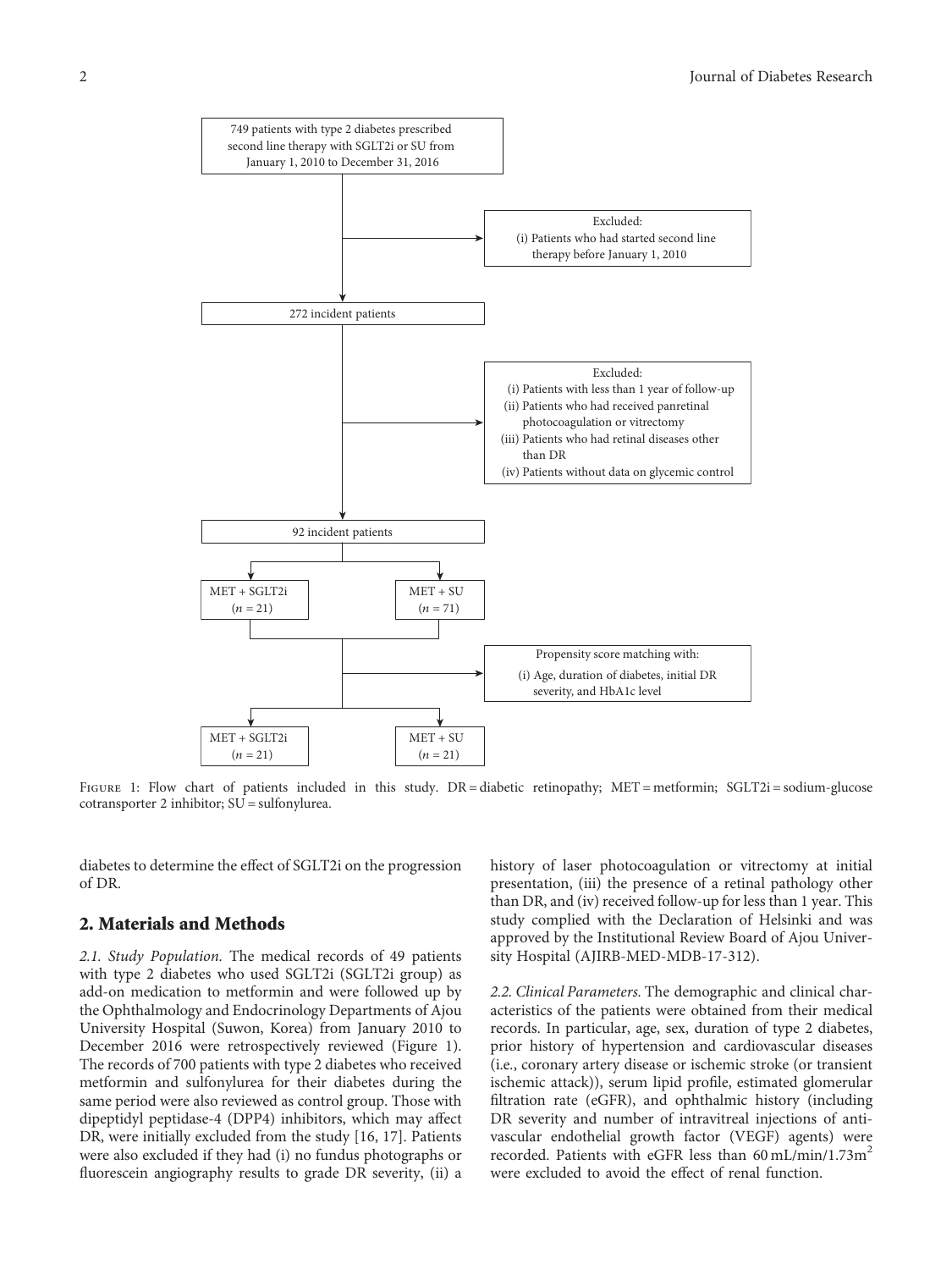<span id="page-2-0"></span>

|                                | SGLT2i $(n=21)$   | Control $(n = 71)$ | $P$ value |
|--------------------------------|-------------------|--------------------|-----------|
| Age (years)                    | $51.3 \pm 9.7$    | $57.8 \pm 12.4$    | $0.014*$  |
| Sex (male: female)             | 16:5              | 38:33              | 0.064     |
| Follow-up period (months)      | $20.1 \pm 7.8$    | $25.1 \pm 9.2$     | 0.140     |
| Medical history                |                   |                    |           |
| Duration of diabetes (years)   | $11.3 \pm 8.9$    | $11.5 \pm 9.2$     | 0.963     |
| Presence of hypertension       | 10/21             | 37/71              | 0.717     |
| Presence of CVD                | 2/21              | 8/71               | 0.822     |
| Initial laboratory data        |                   |                    |           |
| $HbA1c$ $(\%)$                 | $9.6 \pm 2.2$     | $8.2 \pm 1.8$      | $0.007*$  |
| Total cholesterol (mg/dL)      | $170.8 \pm 45.5$  | $167.4 \pm 48.9$   | 0.832     |
| Triglycerides (mg/dL)          | $181.4 \pm 129.7$ | $162.9 \pm 159.4$  | 0.148     |
| HDL cholesterol (mg/dL)        | $48.5 \pm 11.6$   | $44.5 \pm 11.3$    | 0.168     |
| LDL cholesterol (mg/dL)        | $91.2 \pm 35.3$   | $97.9 \pm 52.0$    | 0.669     |
| Last laboratory data           |                   |                    |           |
| $HbA1c$ $%$                    | $8.1 \pm 1.3$     | $7.6 \pm 1.6$      | 0.243     |
| Total cholesterol (mg/dL)      | $156.3 \pm 35.6$  | $156.5 \pm 40.9$   | 0.981     |
| Triglycerides (mg/dL)          | $162.0 \pm 90.3$  | $148.8 \pm 113.8$  | 0.694     |
| HDL cholesterol (mg/dL)        | $48.9 \pm 9.6$    | $45.9 \pm 10.3$    | 0.335     |
| LDL cholesterol (mg/dL)        | $75.3 \pm 25.5$   | $88.7 \pm 35.6$    | 0.221     |
| Initial ETDRS score            |                   |                    | 0.314     |
| 20, 35 (mild NPDR)             | 3                 | 22                 |           |
| 43, 47 (moderate NPDR)         | 13                | 29                 |           |
| 53 (severe NPDR)               | $\overline{2}$    | 13                 |           |
| 61, 65, 71, 75, 81 (PDR)       | 3                 | 7                  |           |
| DR severity (worsened: stable) | 3:18              | 31:40              | $0.014*$  |
| No. of IVT                     | $0.7 \pm 1.2$     | $1.2 \pm 1.9$      | 0.368     |

Table 1: Clinical characteristics of patients in the SGLT2i and control groups before propensity score matching.

Data are presented as means ± standard deviations. CVD = cardiovascular disease; DR = diabetic retinopathy; ETDRS = Early Treatment Diabetic Retinopathy Study; HDL = high-density lipoprotein; IVT = intravitreal anti-VEGF injection; LDL = low-density lipoprotein; NPDR = nonproliferative diabetic retinopathy; PDR = proliferative diabetic retinopathy; SGLT2i = sodium-glucose cotransporter 2 inhibitor. <sup>∗</sup>*P* < 0 05.

The severity of DR was assessed using the Early Treatment Diabetic Retinopathy Study (ETDRS) severity scale [\[18](#page-6-0)]. The ETDRS severity scale was determined from fundus photographs and simultaneously performed fluorescein angiography at initial presentation and after at least one year of follow-up by the same experienced retinal specialist (Y. R. Chung). DR progression was defined as an increase of 2 or more steps on the ETDRS severity scale during follow-up [[19](#page-6-0), [20\]](#page-6-0).

2.3. Statistics. Categorical variables were compared using the chi-square test, and continuous variables were compared using the independent t-test or Mann-Whitney test, depending on the distribution. Statistical analysis were performed using PASW software (version 18.0, SPSS, Chicago, IL), and statistical significance was defined as a *P* value below 0.05.

To adjust for confounding factors in the analysis, 1 : 1 propensity score matching of the SGLT2i and the control groups was performed using logistic regression analysis, with matching for age, duration of diabetes, HbA1c level, and initial ETDRS score. Logistic regression was also used to identify the factors associated with the progression of DR.

#### 3. Results

We ultimately enrolled 21 patients in the SGLT2i group and 71 patients in the control group (Table 1). Overall, the mean age was  $56.3 \pm 12.1$  years, 54 (59%) were male, the mean duration of diabetes was  $11.4 \pm 9.1$  years, and the mean follow-up period was  $23.9 \pm 12.4$  months. Three patients in the SGLT2i group took empagliflozin and 18 took dapagliflozin. Patients using SGLT2i was younger than patients in the control group and had higher level of HbA1c. Significantly, fewer patients in the SGLT2i group had DR progression relative to the control group (44% vs.  $14\%$ ,  $P = 0.014$ ). The change of ETDRS scales in patients with DR progression is shown in Figure [2.](#page-3-0)

The glycemic control in diabetic patients could possibly affect the rate of DR progression, so differences between the 2 groups at baseline could have affected the results presented in Table 1. Thus, we performed propensity score matching to adjust for factors that could potentially influence DR progression (age, duration of diabetes, glycemic status (HbA1c), and initial DR severity). After propensity score matching (Table [2\)](#page-4-0), the SGLT2i group still showed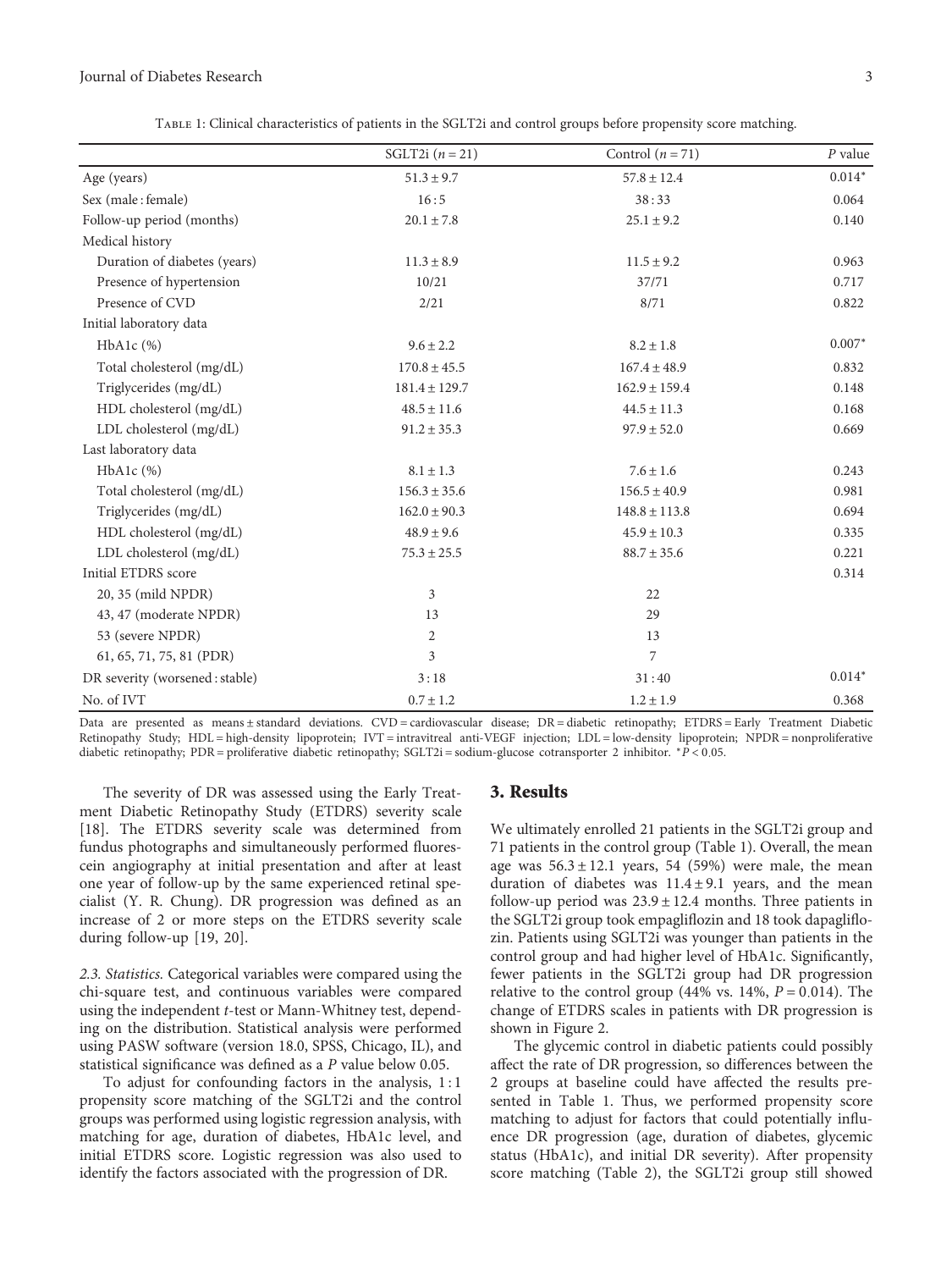<span id="page-3-0"></span>

Figure 2: Change of ETDRS scales in patients with DR progression. DR = diabetic retinopathy; ETDRS = Early Treatment Diabetic Retinopathy Study; SGLT2i = sodium-glucose cotransporter 2 inhibitor.

less progression of DR  $(P = 0.009)$ . The mean number of intravitreal anti-VEGF agent injections and HbA1c levels were not significantly different between the 2 groups in the unmatched analysis (Table [1\)](#page-2-0) and the matched analysis (Table [2\)](#page-4-0).

We performed logistic regression analysis to identify the factors associated with DR progression both in unmatched patients (Table [3\)](#page-4-0) and in matched patients (Table [4](#page-5-0)). The results show that treatment with a SGLT2i was associated with a significantly lower risk of DR progression (odds ratio (OR) = 0.215, 95% confidence interval  $(CI) = 0.058 - 0.796$ ,  $P = 0.021$ ). This significant difference remained after propensity score matching for age, the duration of diabetes, initial DR grade, and HbA1c level  $(OR = 0.152, 95\% \ CI = 0.034 - 0.674, P = 0.013).$ 

#### 4. Discussion

The SGLT2i are a newly introduced class of antihyperglycemic agents that were approved for patients with type 2 diabetes in 2013 and 2014 [[8](#page-5-0)]. These drugs lower blood glucose by reducing glucose reabsorption in the renal proximal tubule, and they also induce weight loss and lower blood pressure [[21](#page-6-0), [22\]](#page-6-0). Several randomized controlled trials examined their effects on different cardiovascular outcomes [\[22](#page-6-0), [23\]](#page-6-0). In particular, the EMPA-REG OUTCOME study showed that empagliflozin decreased the rate of hospitalization for heart failure and lowered the rates of cardiovascular and all-cause mortality in patients with established cardiovascular diseases but had no effect on the rates of myocardial infarction or stroke [[22](#page-6-0)]. The CANVAS trial reported that canagliflozin reduced the risk of a composite outcome

(cardiovascular death, myocardial infarction, and stroke) by 24% reduced renal complications in those with high risk for cardiovascular diseases but had no effect on myocardial infarction and stroke [\[23\]](#page-6-0). The CVD-REAL study, a large multinational study that compared canagliflozin, dapagliflozin, and empagliflozin with other glucoselowering agents, reported that the use of a SGLT2i was associated with a lower risk of hospitalization for heart failure and all-cause death [\[24\]](#page-6-0). Taken together, these previous studies indicate that SGLT2i reduce cardiovascular mortality in patients with type 2 diabetes but have no apparent effect on myocardial infarction and stroke, which is the most common macrovascular complications of diabetes. Furthermore, no previous studies have examined the effect of SGLT2i on DR, which is the major microvascular diabetic complication.

Recent estimates suggest that the number of people with DR will increase dramatically from 127 million in 2010 to 191 million in 2030 [[25](#page-6-0)]. Thus, the burden of DR and blindness must be considered when estimating the socioeconomic burden of type 2 diabetes. Treatment of classic risk factors, such as hyperglycemia and hypertension, can prevent or slow the progression of DR [\[26\]](#page-6-0). Laser photocoagulation and intravitreal injections of steroids or anti-VEGF agents can effectively treat complications in patients with preexisting DR, such as diabetic macular edema, vitreous hemorrhage, and proliferative changes [\[27\]](#page-6-0). However, these treatments are mainly for patients with late-stage DR and typically cannot provide full restoration of vision [[27](#page-6-0)], so prevention of DR progression is needed to reduce the rate of irreversible complications.

The present investigation of the effect of SGLT2i showed that these agents slowed the progression of DR in patients with type 2 diabetes. The level of HbA1c was higher in patients with SGLT2i compared to control group, but the ratio of patients with DR progression was lower in patients with SGLT2i. We also found that SGLT2i still had a protective effect on DR after matching of patients by glycemic control state (based on HbA1c data) and initial DR grade. The final HbA1c levels also showed no differences between groups. The number of intravitreal anti-VEGF agent injections, which affect DR progression, was not different between groups. This suggests that SGLT2i protected against the progression of DR independently of their effect on lowering of blood glucose.

We did not investigate the mechanism underlying the protective effect of SGLT2i on DR, but other studies suggest possible clues. For example, early-stage DR is characterized by vascular hyperperfusion, with higher blood flow and larger vessel diameters [\[28](#page-6-0)–[30\]](#page-6-0). This elevated blood flow can increase shear stress and cause vascular damage, which leads to endothelial dysfunction, disruption of the basement membrane, and remodeling of the extracellular matrix [[31](#page-6-0)]. Recent studies of dapagliflozin reported that an effect independent of glucose lowering was responsible for prevention of arteriole wall thickening, reduction of arterial stiffness [\[12](#page-5-0)], reducing oxidative stress, and improving endothelial function [\[32](#page-6-0)]. Empagliflozin can also reduce glucotoxicity and oxidative stress and has anti-inflammatory and antifibrotic effects [[33](#page-6-0), [34](#page-6-0)].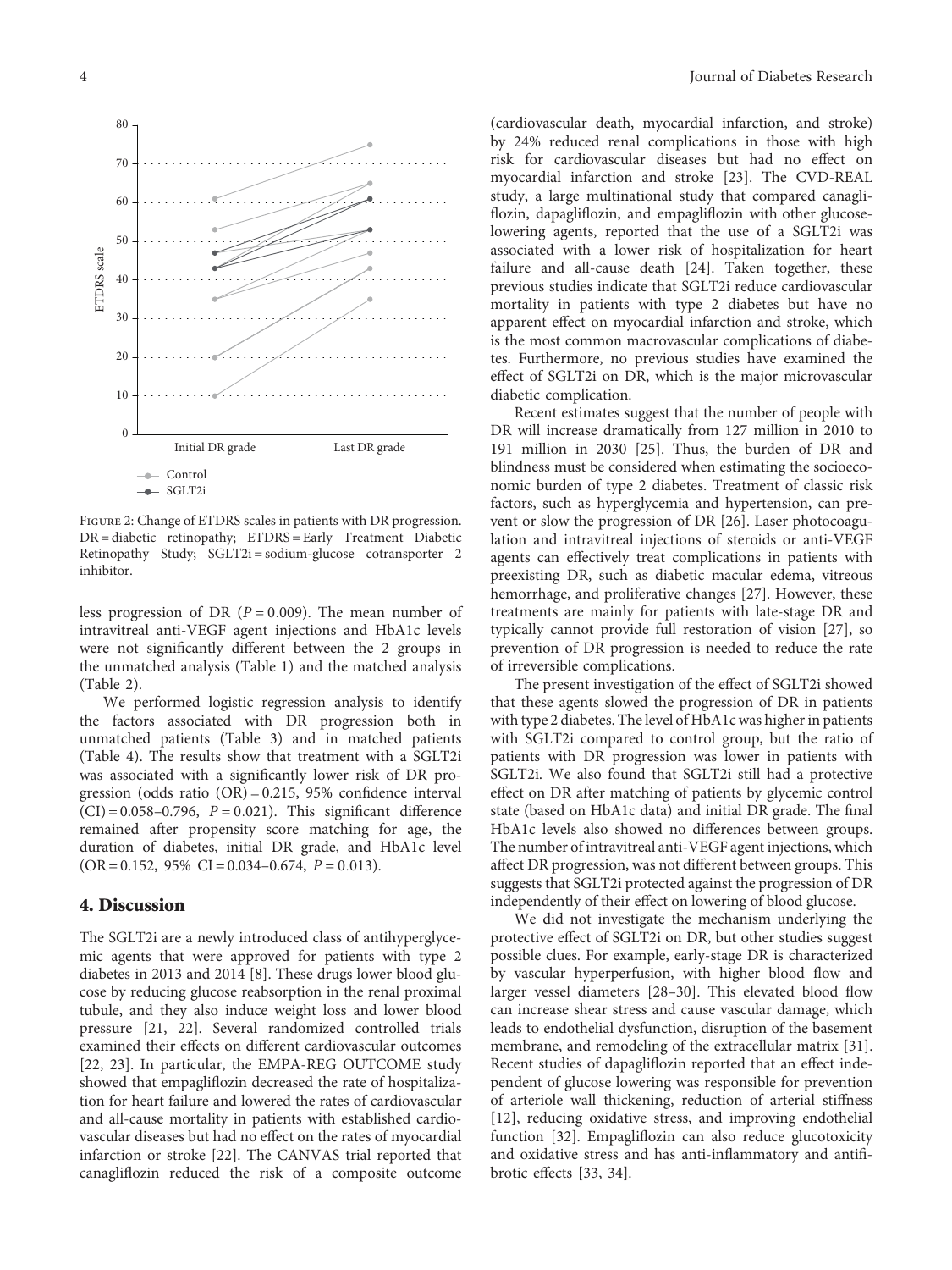<span id="page-4-0"></span>

| TABLE 2: Clinical characteristics of patients in the SGLT2i and control groups after propensity score matching. |                   |                  |         |
|-----------------------------------------------------------------------------------------------------------------|-------------------|------------------|---------|
|                                                                                                                 | SGLT2i $(n = 21)$ | Control $(n=21)$ | P value |

|                                | $5GL121 (n = 21)$ | Control $(n = 21)$ | r value  |
|--------------------------------|-------------------|--------------------|----------|
| Age (years)                    | $51.3 \pm 9.7$    | $49.4 \pm 11.2$    | 0.772    |
| Sex (male: female)             | 16:5              | 12:9               | 0.190    |
| Follow-up period (months)      | $20.1 \pm 7.8$    | $23.8 \pm 13.6$    | 0.512    |
| Medical history                |                   |                    |          |
| Duration of diabetes (years)   | $11.3 \pm 8.9$    | $11.0 \pm 10.4$    | 0.565    |
| Presence of hypertension       | 10/21             | 8/21               | 0.533    |
| Presence of CVD                | 2/21              | 3/21               | 0.634    |
| Initial laboratory data        |                   |                    |          |
| $HbA1c$ $(\%)$                 | $9.6 \pm 2.2$     | $9.4 \pm 1.9$      | 0.930    |
| Total cholesterol (mg/dL)      | $170.8 \pm 45.5$  | $167.2 \pm 45.4$   | 0.798    |
| Triglycerides (mg/dL)          | $181.4 \pm 129.7$ | $136.1 \pm 72.6$   | 0.177    |
| HDL cholesterol (mg/dL)        | $48.5 \pm 11.6$   | $44.6 \pm 7.2$     | 0.391    |
| LDL cholesterol (mg/dL)        | $91.2 \pm 35.3$   | $100.4 \pm 41.4$   | 0.425    |
| Last laboratory data           |                   |                    |          |
| $HbA1c$ $%$                    | $8.1\pm1.3$       | $7.9 \pm 1.9$      | 0.804    |
| Total cholesterol (mg/dL)      | $156.3 \pm 35.6$  | $150.1 \pm 34.8$   | 0.622    |
| Triglycerides (mg/dL)          | $162.0 \pm 90.3$  | $123.1 \pm 46.9$   | 0.153    |
| HDL cholesterol (mg/dL)        | $48.9 \pm 9.6$    | $43.9 \pm 7.7$     | 0.131    |
| LDL cholesterol (mg/dL)        | $75.3 \pm 25.5$   | $82.1\pm26.8$      | 0.516    |
| Initial ETDRS score            |                   |                    | 0.872    |
| 20, 35 (mild NPDR)             | 3                 | 5                  |          |
| 43, 47 (moderate NPDR)         | 13                | 13                 |          |
| 53 (severe NPDR)               | $\overline{2}$    | $\overline{c}$     |          |
| 61, 65, 71, 75, 81 (PDR)       | 3                 | $\mathbf{1}$       |          |
| DR severity (worsened: stable) | 3:18              | 11:10              | $0.009*$ |
| No. of IVT                     | $0.7 \pm 1.2$     | $1.5 \pm 2.2$      | 0.255    |

Data are presented as means ± standard deviations. CVD = cardiovascular disease; DR = diabetic retinopathy; ETDRS = Early Treatment Diabetic Retinopathy Study; HDL = high-density lipoprotein; IVT = intravitreal anti-VEGF injection; LDL = low-density lipoprotein; NPDR = nonproliferative diabetic retinopathy; PDR = proliferative diabetic retinopathy; SGLT2i = sodium-glucose cotransporter 2 inhibitor. <sup>∗</sup>*P* < 0 05.

Table 3: Logistic regression analysis of the effect of different variables on the progression of DR before propensity score matching in the SGLT2i and control groups.

| Variable             | OR (95% CI)          | $P$ value |
|----------------------|----------------------|-----------|
| Age                  | $0.985(0.951-1.021)$ | 0.411     |
| Sex (female)         | 1.455 (0.617-3.428)  | 0.392     |
| Duration of diabetes | $0.965(0.919-1.015)$ | 0.165     |
| Hypertension         | $0.774(0.331-1.808)$ | 0.554     |
| <b>CVD</b>           | $0.705(0.170-2.929)$ | 0.631     |
| SGLT2i               | $0.215(0.058-0.796)$ | $0.021*$  |
| HbA1c                | $1.041(0.841-1.288)$ | 0.714     |
| Total cholesterol    | $1.000(0.991-1.009)$ | 0.944     |
| Triglycerides        | $0.996(0.991-1.002)$ | 0.178     |
| HDL cholesterol      | $0.954(0.907-1.003)$ | 0.067     |
| LDL cholesterol      | $1.004(0.991-1.017)$ | 0.589     |

Data are presented as odd ratios (95% confidence interval). CVD = cardiovascular disease; HDL = high-density lipoprotein; LDL = low-density lipoprotein; SGLT2i = sodium-glucose cotransporter 2 inhibitor. <sup>∗</sup>*P* < 0 05.

Metformin is the preferred initial agent for the treatment of type 2 diabetes, and an additional second-line agent is often considered if there is insufficient lowering of HbA1c after 3 months of monotherapy [\[35\]](#page-6-0). When prescribing a secondary oral hypoglycemic agent, its effects on vascular complications are an important consideration. We recently reported the association of DR with diastolic dysfunction in type 2 diabetic patients with cardiomyopathy [[36](#page-6-0)], so efforts to prevent the progression of DR might also protect cardiac function. DPP4 inhibitors can protect against DR [[16,](#page-5-0) [37](#page-6-0)], but their effect on DR remains controversial because they may aggravate vascular leakage [[17](#page-5-0)]. SGLT2i may be a more suitable choice for secondary therapy, because they protect against the progression of DR and also reduce cardiovascular mortality [[22](#page-6-0), [24](#page-6-0)].

The major limitations of this study are its retrospective design and the small number of patients. Although we adjusted for confounding factors by propensity score matching, a prospective study with a larger number of patients is needed to confirm the protective effect of SGLT2i on the progression of DR. This study was also limited in that we only examined the progression of preexisting DR; further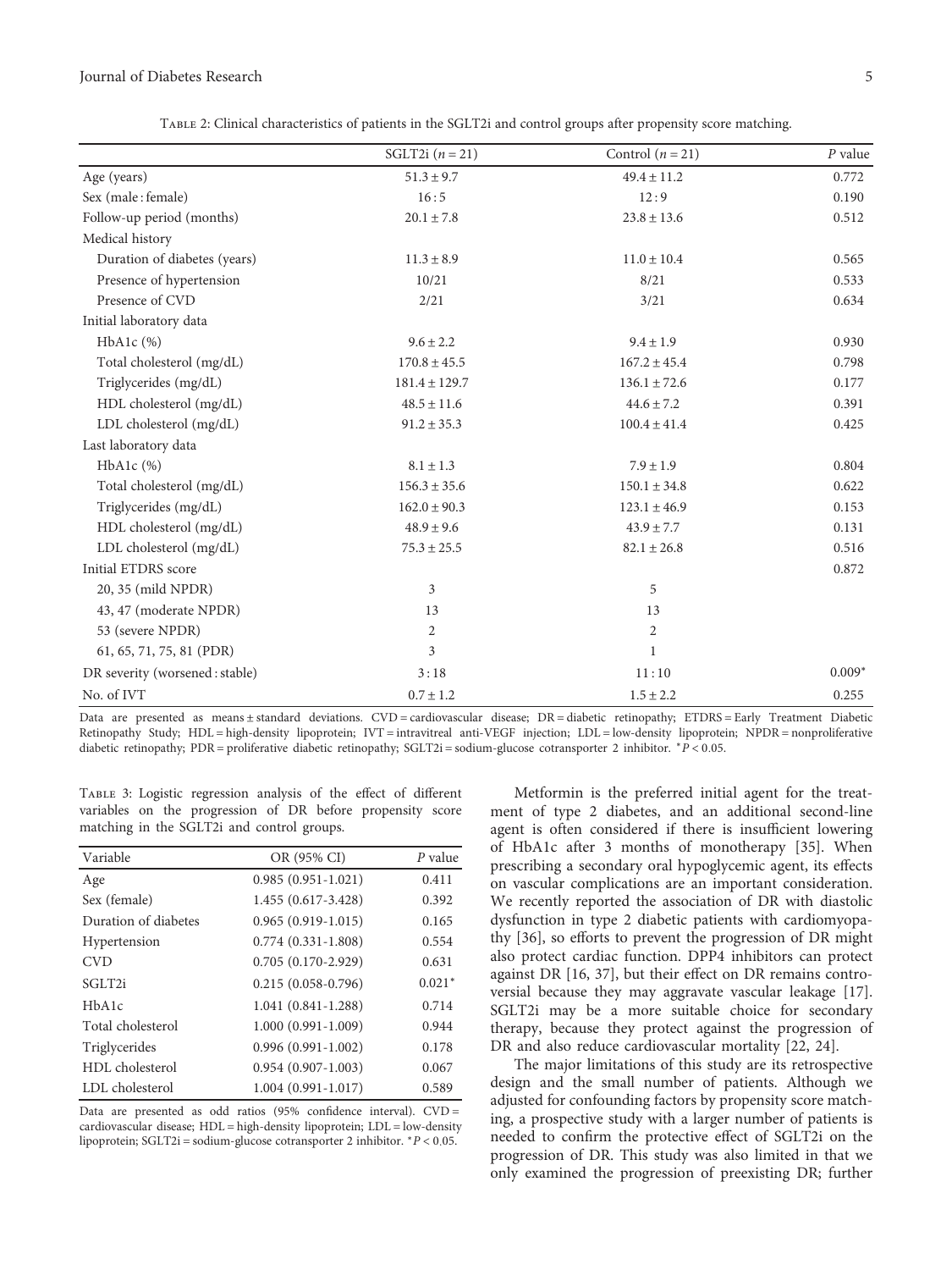<span id="page-5-0"></span>Table 4: Logistic regression analysis of the effect of different variables on the progression of DR after propensity score matching in the SGLT2i and control groups.

| Variable             | OR (95% CI)            | P value  |
|----------------------|------------------------|----------|
| Age                  | $0.978(0.917-1.043)$   | 0.500    |
| Sex (female)         | 1.173 (0.304-4.527)    | 0.817    |
| Duration of diabetes | $1.007(0.944-1.073)$   | 0.835    |
| Hypertension         | $0.236(0.054-1.035)$   | 0.056    |
| <b>CVD</b>           | 1.389 (0.204-9.445)    | 0.737    |
| SGLT <sub>2i</sub>   | $0.152(0.034 - 0.674)$ | $0.013*$ |
| HbA1c                | 1.287 (0.916-1.809)    | 0.146    |
| Total cholesterol    | $0.997(0.982 - 1.012)$ | 0.665    |
| Triglycerides        | $0.980(0.960-1.000)$   | 0.050    |
| HDL cholesterol      | $0.936(0.854-1.026)$   | 0.159    |
| LDL cholesterol      | $1.003(0.981-1.025)$   | 0.808    |

Data are presented as odd ratios (95% confidence interval). CVD = cardiovascular disease; HDL = high-density lipoprotein; LDL = low-density lipoprotein; SGLT2i = sodium-glucose cotransporter 2 inhibitor. <sup>∗</sup>*P* < 0 05.

studies are needed to investigate the effect of SGLT2i on the onset of DR. Nevertheless, this pilot study provides important new information, because it is the first to document the effect of SGLT2i on the progression of DR in a clinical setting.

### 5. Conclusions

Taken together, the present study showed that treatment of type 2 diabetic patients with SGLT2i slowed the progression of DR, and that this protective effect was independent from their glucose-lowering effects. To our knowledge, this is the first study to show that SGLT2i slows the progression of DR. Further prospective randomized double-blind studies are needed to confirm these findings.

#### Data Availability

The data used to support the findings of this study are included within the article.

### Conflicts of Interest

The authors declare that there is no conflict of interest regarding the publication of this article.

#### Authors' Contributions

Eun Hyung Cho and Se-Jun Park contributed equally to this work.

#### References

[1] L. Guariguata, D. R. Whiting, I. Hambleton, J. Beagley, U. Linnenkamp, and J. E. Shaw, "Global estimates of diabetes prevalence for 2013 and projections for 2035," Diabetes Research and Clinical Practice, vol. 103, no. 2, pp. 137–149, 2014.

- [2] A. Nanditha, R. C. W. Ma, A. Ramachandran et al., "Diabetes in Asia and the Pacific: implications for the global epidemic," Diabetes Care, vol. 39, no. 3, pp. 472–485, 2016.
- [3] S. Rao Kondapally Seshasai, S. Kaptoge, A. Thompson et al., "Diabetes mellitus, fasting glucose, and risk of cause-specific death," New England Journal of Medicine, vol. 364, no. 9, pp. 829–841, 2011.
- [4] N. G. Congdon, D. S. Friedman, and T. Lietman, "Important causes of visual impairment in the world today," JAMA, vol. 290, no. 15, pp. 2057–2060, 2003.
- [5] ADVANCE Collaborative Group, A. Patel, S. MacMahon et al., "Intensive blood glucose control and vascular outcomes in patients with type 2 diabetes," New England Journal of Medicine, vol. 358, no. 24, pp. 2560–2572, 2008.
- [6] A. K. Sjølie, R. Klein, M. Porta et al., "Effect of candesartan on progression and regression of retinopathy in type 2 diabetes (DIRECT-protect 2): a randomised placebo-controlled trial," The Lancet, vol. 372, no. 9647, pp. 1385–1393, 2008.
- [7] E. Y. Chew, M. D. Davis, R. P. Danis et al., "The effects of medical management on the progression of diabetic retinopathy in persons with type 2 diabetes: the Action to Control Cardiovascular Risk in Diabetes (ACCORD) eye study," Ophthalmology, vol. 121, no. 12, pp. 2443–2451, 2014.
- [8] K. Whalen, S. Miller, and E. S. Onge, "The role of sodiumglucose co-transporter 2 inhibitors in the treatment of type 2 diabetes," Clinical Therapeutics, vol. 37, no. 6, pp. 1150– 1166, 2015.
- [9] K. P. Imprialos, P. A. Sarafidis, and A. I. Karagiannis, "Sodium–glucose cotransporter-2 inhibitors and blood pressure decrease: a valuable effect of a novel antidiabetic class?," Journal of Hypertension, vol. 33, no. 11, pp. 2185– 2197, 2015.
- [10] G. Maliha and R. R. Townsend, "SGLT2 inhibitors: their potential reduction in blood pressure," Journal of the American Society of Hypertension, vol. 9, no. 1, pp. 48– 53, 2015.
- [11] M. K. Kim and J. H. Park, "Sodium glucose co-transporter 2 (SGLT2) inhibitor," Korean Journal of Medicine, vol. 87, no. 1, pp. 14–18, 2014.
- [12] C. Ott, A. Jumar, K. Striepe et al., "A randomised study of the impact of the SGLT2 inhibitor dapagliflozin on microvascular and macrovascular circulation," Cardiovascular Diabetology, vol. 16, no. 1, p. 26, 2017.
- [13] J. Dziuba, P. Alperin, J. Racketa et al., "Modeling effects of SGLT-2 inhibitor dapagliflozin treatment versus standard diabetes therapy on cardiovascular and microvascular outcomes," Diabetes, Obesity & Metabolism, vol. 16, no. 7, pp. 628–635, 2014.
- [14] B. Satirapoj, "Sodium-glucose cotransporter 2 inhibitors with renoprotective effects," Kidney Diseases, vol. 3, no. 1, pp. 24–32, 2017.
- [15] C. W. Wong, T. Y. Wong, C. Y. Cheng, and C. Sabanayagam, "Kidney and eye diseases: common risk factors, etiological mechanisms, and pathways," Kidney International, vol. 85, no. 6, pp. 1290–1302, 2014.
- [16] Y. R. Chung, S. W. Park, J. W. Kim, J. H. Kim, and K. Lee, "Protective effects of dipeptidyl peptidase-4 inhibitors on progression of diabetic retinopathy in patients with type 2 diabetes," Retina, vol. 36, no. 12, pp. 2357–2363, 2016.
- [17] C. S. Lee, Y. G. Kim, H. J. Cho et al., "Dipeptidyl peptidase-4 inhibitor increases vascular leakage in retina through VE-